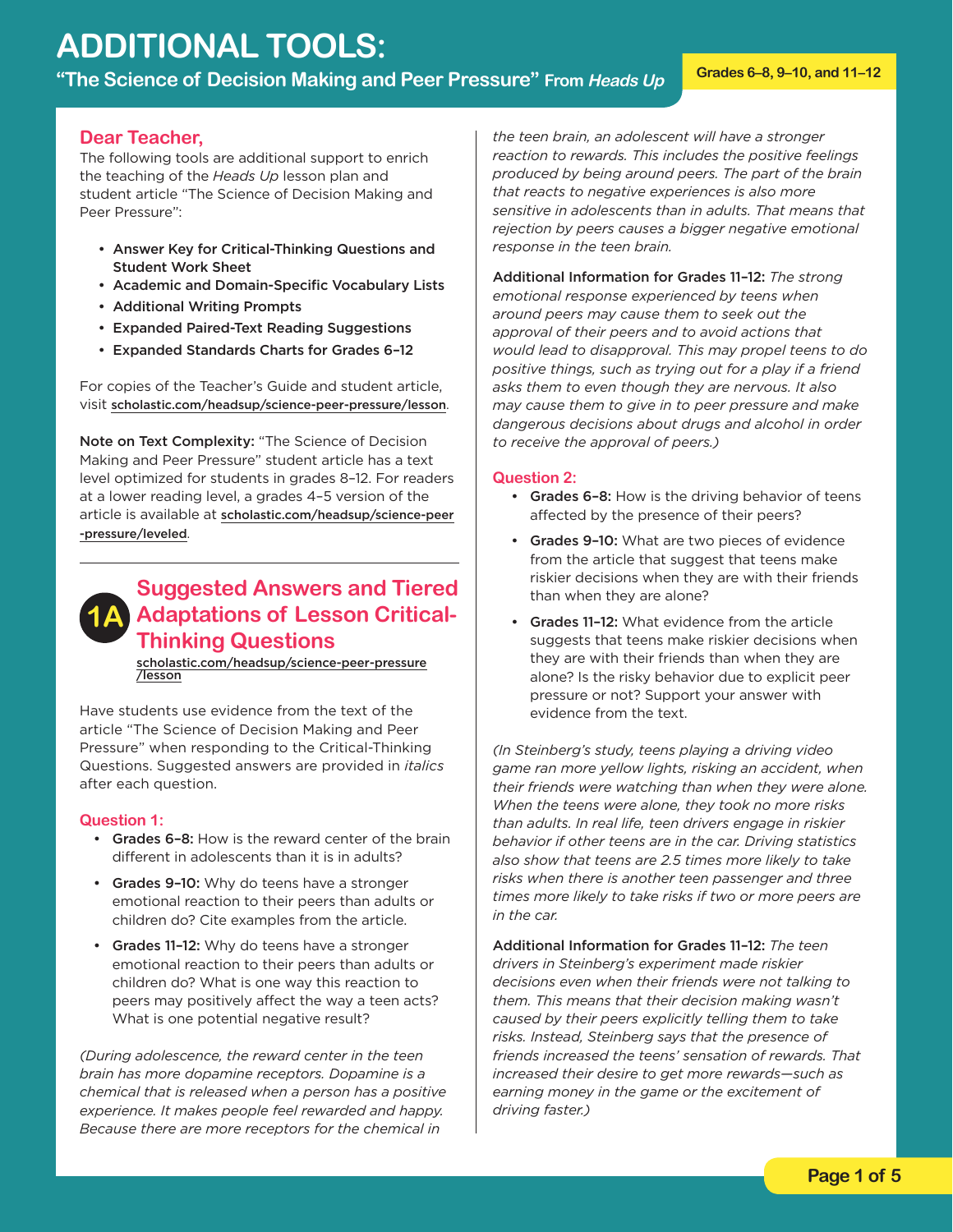

[scholastic.com/headsup/science-peer-pressure](http://scholastic.com/headsup/science-peer-pressure/worksheet) /worksheet

Step 2: Write a paragraph that explains why it may be difficult for Jesse to say no and what strategies he can use to help him stand up to peer pressure. Use facts from the article "The Science of Decision Making and Peer Pressure" to support your response.

*(Jesse is spending time with his peers, which activates the reward center in his brain. This reaction is particularly strong in the adolescent brain. He would like to stay with his friends so he can continue feeling happy. The desire to continue feeling rewarded and happy may cause Jesse to be less sensitive to the potential risks of going to the party, such as disappointing his parents and being punished, or being exposed to potentially dangerous situations at the party that may involve alcohol or drugs. Jesse may also be afraid that his friends will be angry or disapproving if he doesn't go. That rejection would cause a strong response in the part of the brain that controls negative emotions, so Jesse would want to avoid that bad feeling. The potential benefits of having fun with his friends at the party and getting their approval, as well as avoiding their rejection, may seem stronger than the potential risks. To avoid making a risky decision, Jesse could pause and remove himself from the situation for a moment to think through the potential risks. This may help him to make the more responsible decision and go home to avoid consequences from his parents.)* 

Step 3-Reality Check: Write a few sentences that you stand up to peer pressure. would actually say in a similar situation to help you

*(Jesse could say: "Thanks for the invite, but I need to get home. If I'm not home after the game, I'll get grounded forever. Besides, it's just not my scene.")* 



### **Academic and Domain-Specific Vocabulary Lists**

[scholastic.com/headsup/science-peer-pressure](http://scholastic.com/headsup/science-peer-pressure/article) /article

Peer Pressure" article and work sheet. The vocabulary words below are drawn from "The Science of Decision Making and Peer Pressure" student article and work sheet. This vocabulary can be previewed with students prior to reading or reinforced with students afterward. Encourage students to incorporate these words into their writing and discussion of "The Science of Decision Making and

Leveled definitions are provided for grades 6-8 and 9–12. Unless otherwise noted, all definitions below are sourced or adapted from:

- • Grades 6–8: *Wordsmyth Children's Dictionary*
- • Grades 9–12: *Merriam-Webster Collegiate Edition*

 Suggested Methods of Learning and Reinforcement: Students can construct understanding by drawing the words' definitions; organizing concept maps that include word parts, synonyms, antonyms, and examples; composing memory aids that explain the words or use them in a meaningful context; and employing the words to create newspaper articles, stories, or poems.

Tip: The vocabulary sheet that follows on the next page can be folded in half and reproduced for distribution to students. The blank part of the paper can be used for students to record notes or questions.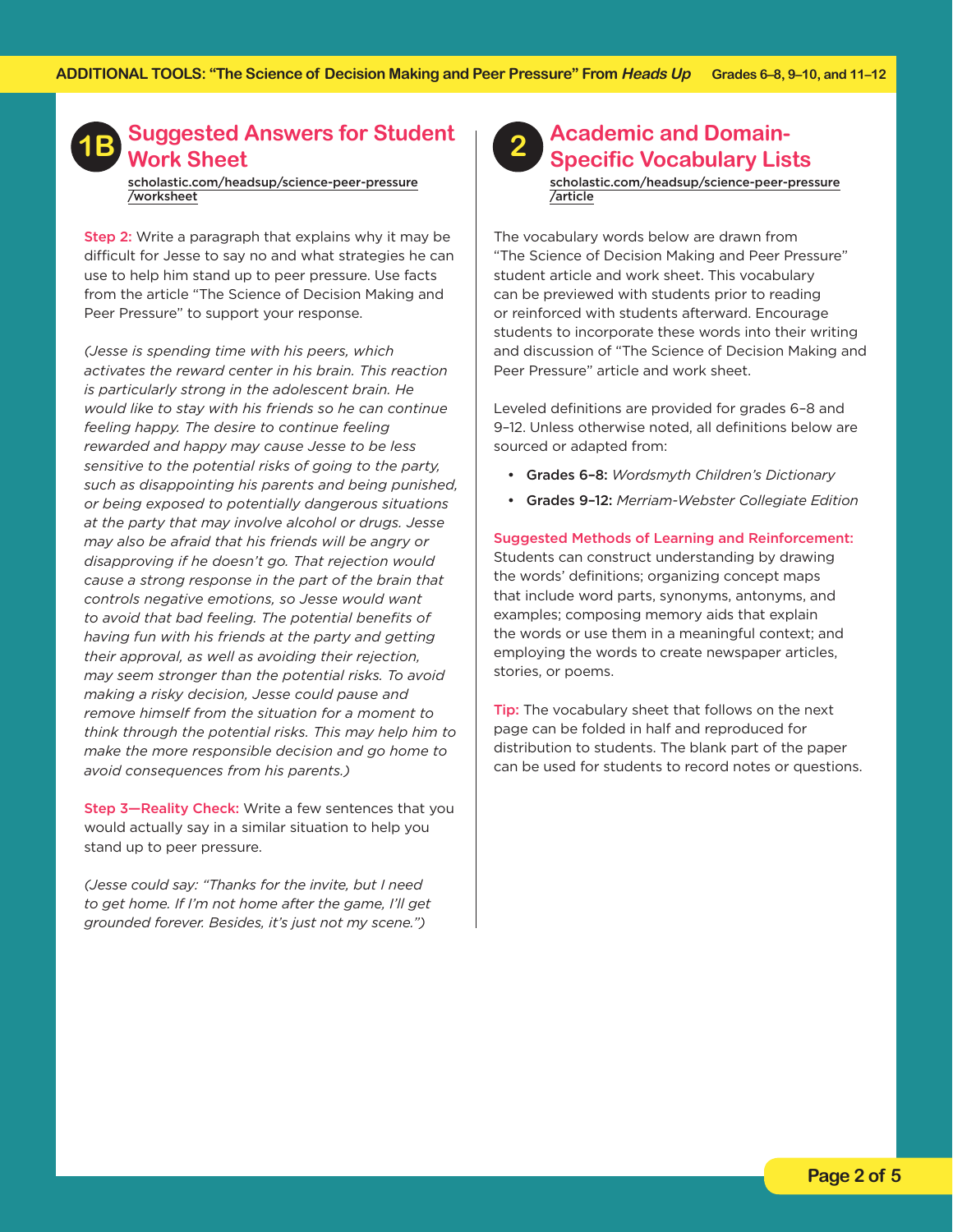### **Vocabulary From "The Science of Decision Making and Peer Pressure" Grades 6–8**

- conduct *(verb)*: to organize something and carry it out
- facilitate *(verb)*: to make something easier
- influence *(verb)*: to have an effect on someone or something
- potential *(adjective)*: possible but not yet actual or real
- psychologist *(noun)*: a person who is trained to study people's brains and how emotions influence behaviors
- rational *(adjective)*: able to think clearly and logically
- risk *(noun)*: the possibility of loss or harm; danger
- sensitive *(adjective)*: highly aware or feeling things strongly
- transmit *(verb)*: to send or pass from one place to another

### **Vocabulary From "The Science of Decision Making and Peer Pressure" Grades 9–12**

- conduct *(verb)*: to direct or take part in the organization, operation, or management of something
- facilitate *(verb)*: to make easier, to help bring about
- influence *(verb)*: to have an effect or to alter something in an indirect way
- potential *(adjective)*: having or showing the capacity to become or develop into something in the future
- psychologist *(noun)*: a person who is trained to study the brain and the influence of emotions on behavior
- rational *(adjective)*: involving reason and logic and judgment
- risk *(noun)*: the possibility of loss or injury
- sensitive *(adjective)*: highly responsive or susceptible to a stimulus
- transmit *(verb)*: to send from one person or place to another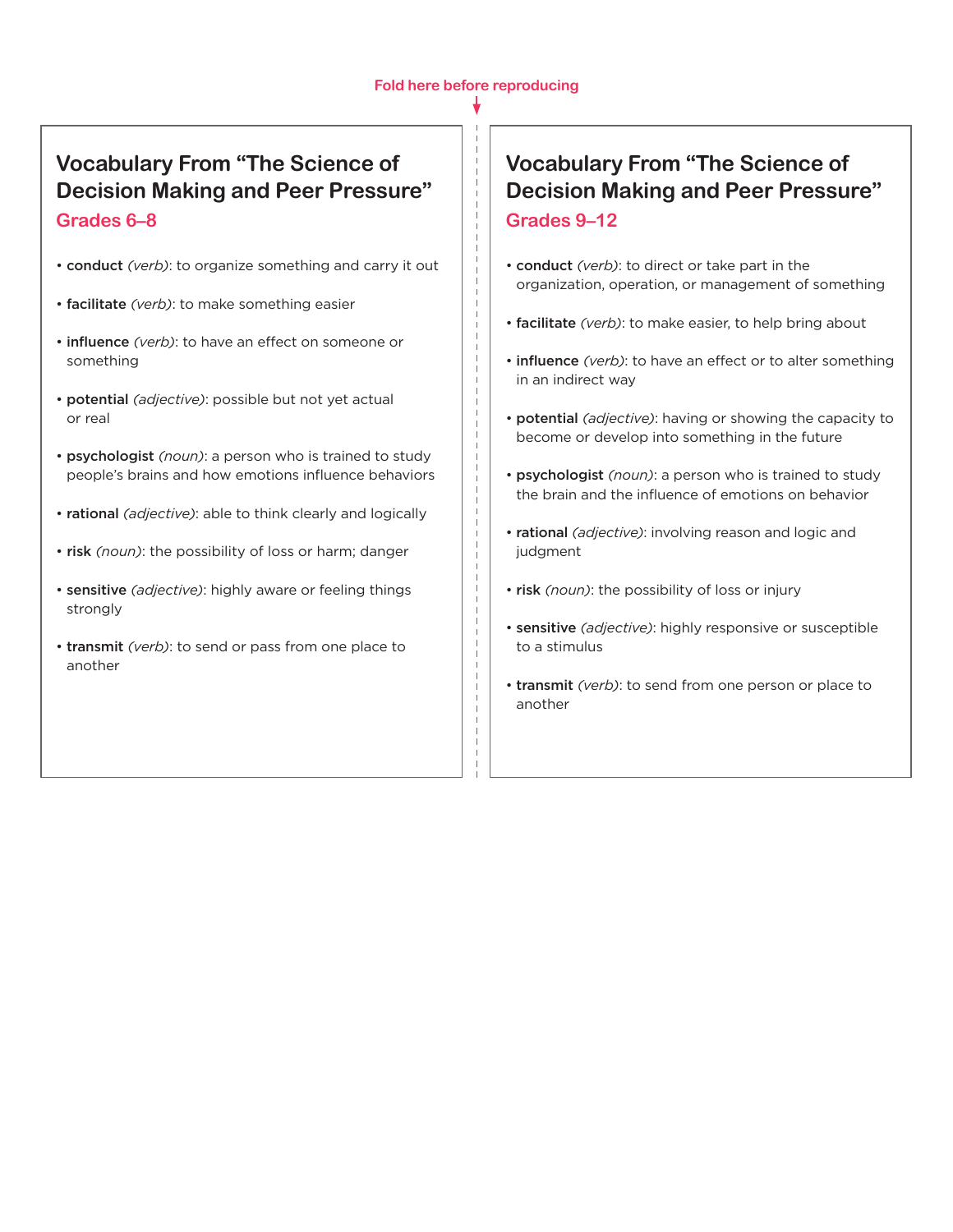#### **Expanded Writing Prompts for "The Science of Decision Making and Peer Pressure" 3**  [scholastic.com/headsup/science-peer-pressure](http://scholastic.com/headsup/science-peer-pressure/article) /article

To encourage and assess close reading of the student article "The Science of Decision Making and Peer Pressure," use the following writing prompts for quick five-minute "freewrites" of a few sentences each. Instruct students to include evidence from the text in their responses.

#### Grades 6–8:

- • [Skill: Textual Evidence/Making Inferences] The decision-making process in teens is strongly affected by rewards and peers. How might this impact teens in both positive and negative ways?
- [Skill: Persuasive Writing] How might you tell a friend that it is important to pause and think when they need to make a decision about potentially risky situations? What evidence about the teen brain helps support your suggestion?

#### Grades 9–10:

- • [Skill: Textual Evidence/Making Inferences] Peer pressure can challenge teens to take beneficial risks, or it can drive them to make decisions they regret. How can teens prepare themselves to resist negative peer pressure yet remain open to positive influences?
- [Skill: Persuasive Writing] Explain to a friend why it is important to prepare a script and plan for what they might say or do in a risky situation involving peers. What brain evidence supports the need for a plan that is determined before the situation arises?

#### Grades 11–12:

- [Skill: Textual Evidence/Making Inferences] Today's teens don't only interact in person. How do you think peer influence through social media and texting might impact teens' decision making, and what positive and negative consequences could result? Consider what you have learned about how the presence of teens can impact risky behavior.
- • [Skill: Persuasive Writing/Supporting Evidence] Should there be laws about whether or not teens can drive with friends in the car? What scientific evidence helps support the existence of these laws?



### **Expanded Paired-Text Reading Suggestions for "The Science of Decision Making and Peer Pressure"**

[scholastic.com/headsup/science-peer-pressure](http://scholastic.com/headsup/science-peer-pressure/article) /article

Deepen student learning of "The Science of Decision Making and Peer Pressure" with the following pairedtext reading suggestions and prompts for writing and discussion.

Informational Text: "6 Tactful Tips for Resisting Peer [Pressure to Use Drugs and Alcohol,"](http://teens.drugabuse.gov/blog/category/340) teens.drugabuse .gov/blog/category/340

#### Writing Prompt for Grades 6–8:

- What is the author's purpose in writing "6 Tactful Tips for Resisting Peer Pressure to Use Drugs and Alcohol"? How does it compare to the purpose of "The Science of Decision Making and Peer Pressure"?
- • Based on Steinberg's advice on peer influence, explain why he might recommend reading "6 Tactful Tips for Resisting Peer Pressure to Use Drugs and Alcohol" after reading "The Science of Decision Making and Peer Pressure."

#### Writing Prompt for Grades 9–12:

- • Combine what you learned in "The Science of Decision Making and Peer Pressure" and "6 Tactful Tips for Resisting Peer Pressure to Use Drugs and Alcohol" to develop a plan for what to do when you are faced with a risky situation.
- Think about what you learned in "The Science of Decision Making and Peer Pressure." What advice in "6 Tactful Tips for Resisting Peer Pressure to Use Drugs and Alcohol" do you think is best supported by scientific evidence discussed in the article?

Informational Text: "Let's Talk: How Do You Avoid Peer Pressure?" [teens.drugabuse.gov/blog/post/lets-talk](http://teens.drugabuse.gov/blog/post/lets-talk-how-do-you-avoid-peer-pressure) -how-do-you-avoid-peer-pressure

#### Writing Prompt for Grades 6–8:

• Based on what you learned in "The Science of Decision Making and Peer Pressure," what would you write in the comment section of the article "Let's Talk: How Do You Avoid Peer Pressure?"